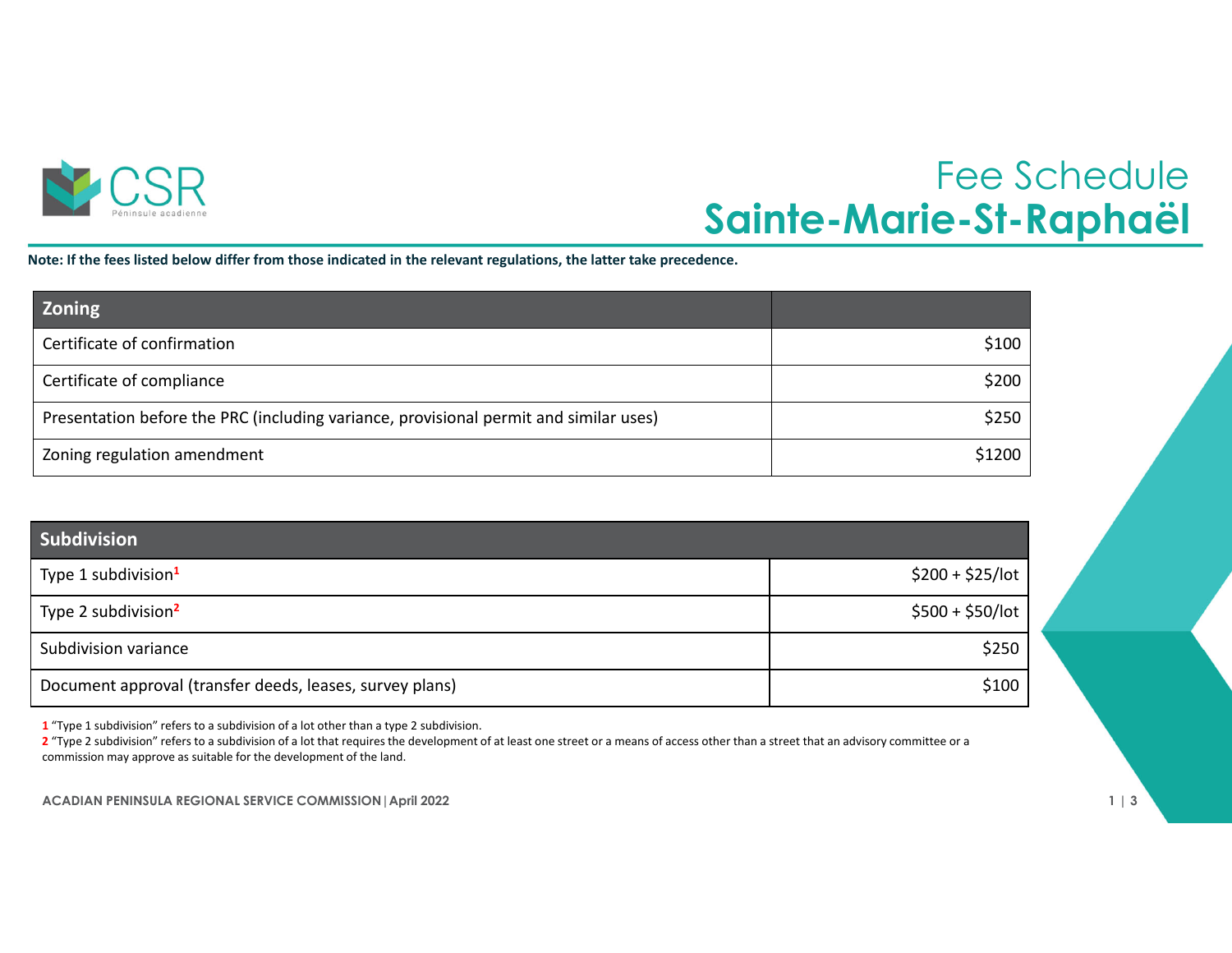

## Fee Schedule **Sainte-Marie-St-Raphaël**

Note: If the fees listed below differ from those indicated in the relevant regulations, the latter take precedence.

| <b>Construction permits</b>                                               |                  |
|---------------------------------------------------------------------------|------------------|
| Construction costs / base rate                                            | \$5              |
| Construction costs per \$1,000 assessed value                             | \$5              |
| <b>Demolition costs</b>                                                   | \$25             |
| Development costs for permits ranging from \$25,000 to \$50,000           | \$0              |
| Development costs for permits ranging from \$50,001 to \$100,000          | \$0              |
| Development costs for permits of \$100,001 or more                        | \$0              |
| The cost of a permit is doubled in the case of an infraction <sup>1</sup> | YES <sup>4</sup> |
| Type A development costs <sup>2</sup>                                     | \$25             |
| Type B development costs <sup>3</sup>                                     | \$25             |
| Type A permit renewal <sup>2</sup>                                        | \$0              |
| Type B permit renewal <sup>3</sup>                                        | \$0              |
| Construction costs (permit renewal)                                       | \$0              |

**ACADIAN PENINSULA REGIONAL SERVICE COMMISSION|April 2022 2 | 3**